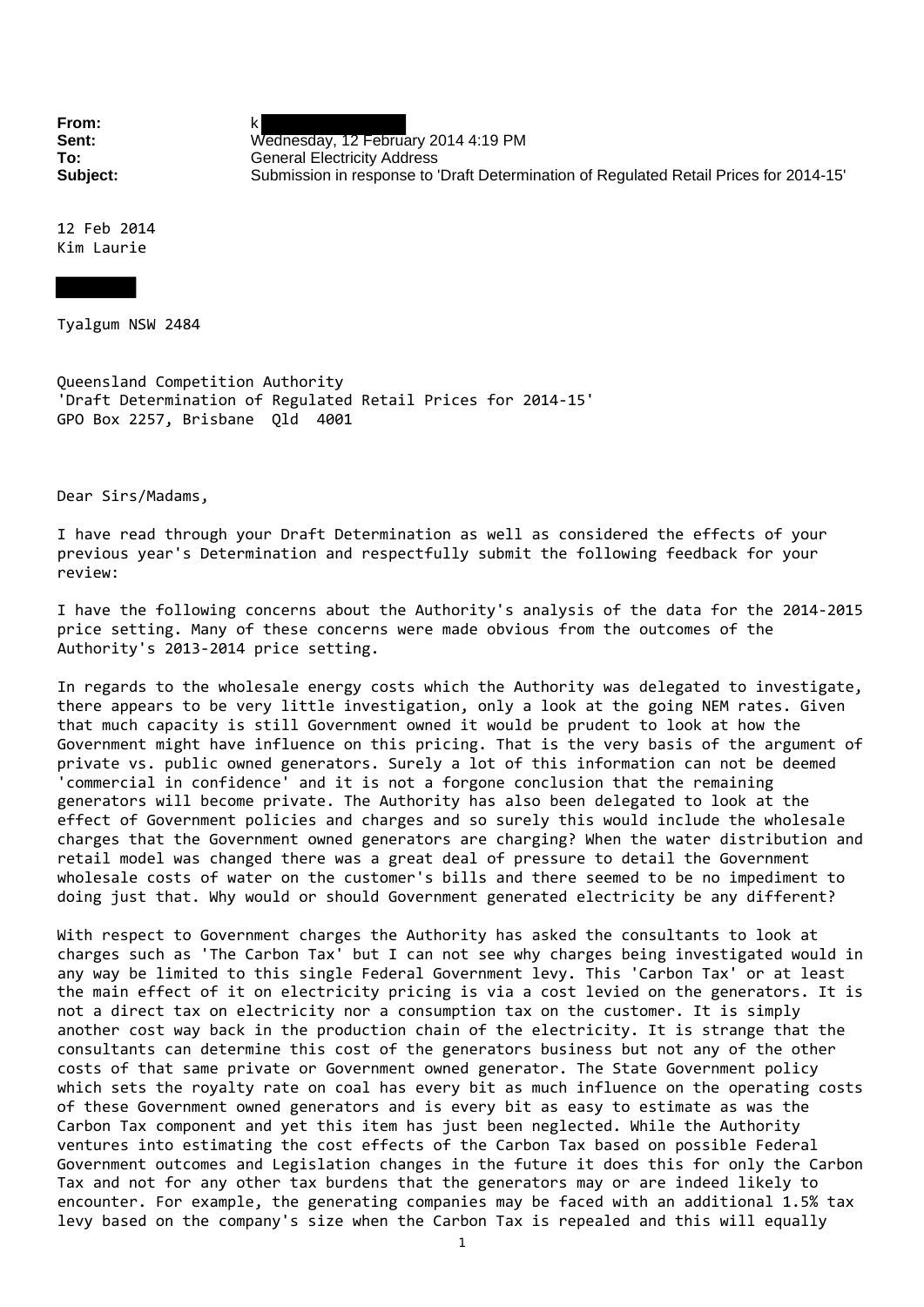flow onto to electricity cost of customers. The Federal Government selectively applies the GST to many goods and services. This tax is currently applied to the provision of electricity at the Government's discretion and is more significant than the Carbon tax and yet this simple to estimate cost to the consumer is not even highlighted in the Government costs. The whole representation of Government cost components seems very partisan to only highlight the charges that the current Governments are opposed to. I can not see where the Delegation's Terms of Reference limited the Authority to only investigate these costs and not a broader range of Government taxes and charges which affect the price of electricity.

The Feed In Tariff paid to solar customers just appears as another Government cost and the way that this draft report presents that as a percentage of the customers bill I think is misleading. What is the purpose of quoting the estimated \$3bn 'cost' of the feed‐in tariffs by 2028 without giving an indication of how much energy supply is associated with those same feed in costs? While it may be true that the distributors are paying for this excess solar energy at the various feed in tariff rates and that this cost is 'passed through' to the consumer it is also true that there is a certain amount of electricity supplied with that associated cost. The only essential difference between this electricity and the generator supplied electricity, is the way costs find their way up to the consumer. The comparative 'costs' which are paid to other specific forms of electricity generation such as gas fired do not get highlighted separately simply because they are passed through and somewhat obfuscated or dare I say laundered, through the NEM gravy chain. Thus the customer does not get any appreciation of the relative costs of say solar generation versus gas generation. There is no presentation of the percentage of the customers bill versus the percentage of the total electricity supply that a particular generator produces.

The Delegation gives the Authority the responsibility to look into the effect of policy and price setting on competition in the wholesale market and yet the effect of the Government sponsored policy to mandate a certain percentage of solar power has not been investigated or at least not been reported in this Draft. The industry data clearly shows that with the current solar generators that the traditional afternoon peak demand on NEM electricity has fallen significantly and has driven down the 'lucrative' peak market price. Why has this been ignored by the report? Surely that reduction has a significant influence on the price of electricity? This fall in the NEM value of electricity is the very basis for attributing a measure of value for the solar fed energy rather than just treating it as purely a Government imposed cost. The report needs to address the effect of solar on wholesale prices and competition. It is being treated as not a competitor but an inconvenient cost or burden on the consumer. The QCA and this reports needs to better frame it in the context of competition and look at the true equivalent value the solar electricity is providing by looking at the effect it is having on the NEM prices and the specific premium daytime market it supplies by definition. Unlike other sources, it does not compete in or supply the lower cost off-peak market which other sources can use to cross subsidise day and night markets.

While the FIT cost of the solar fed energy is well highlighted in your report I am wondering just how the additional energy associated with these feeds has properly been accounted? For example, while the 'costs' are passed up to the customer via the network charges the retailers essentially receive this energy at no wholesale cost and are free to essentially sell this at their normal retail costs. So if solar is providing say 10% of the total energy being sold by retailers does this essentially adds to that 5% 'headroom' that the Authority allows them? Are their profit margins distorted by not having any wholesale electricity cost associated with what amounts to a significant percentage of their retailed electricity?

The Delegation gives the Authority the responsibility to look at the cost of losses in transmission. How is the distributed form of solar generation properly accounted for in the calculated transmission and distribution losses? Are losses based purely on the output figures from the wholesale market or does the solar fed energy somehow skew these figures in any way? Has the Authority or consultant made any effort to assess the losses in the solar fed energy before it is ultimately consumed as this loss profile may be vastly different to the NEM sources of electricity?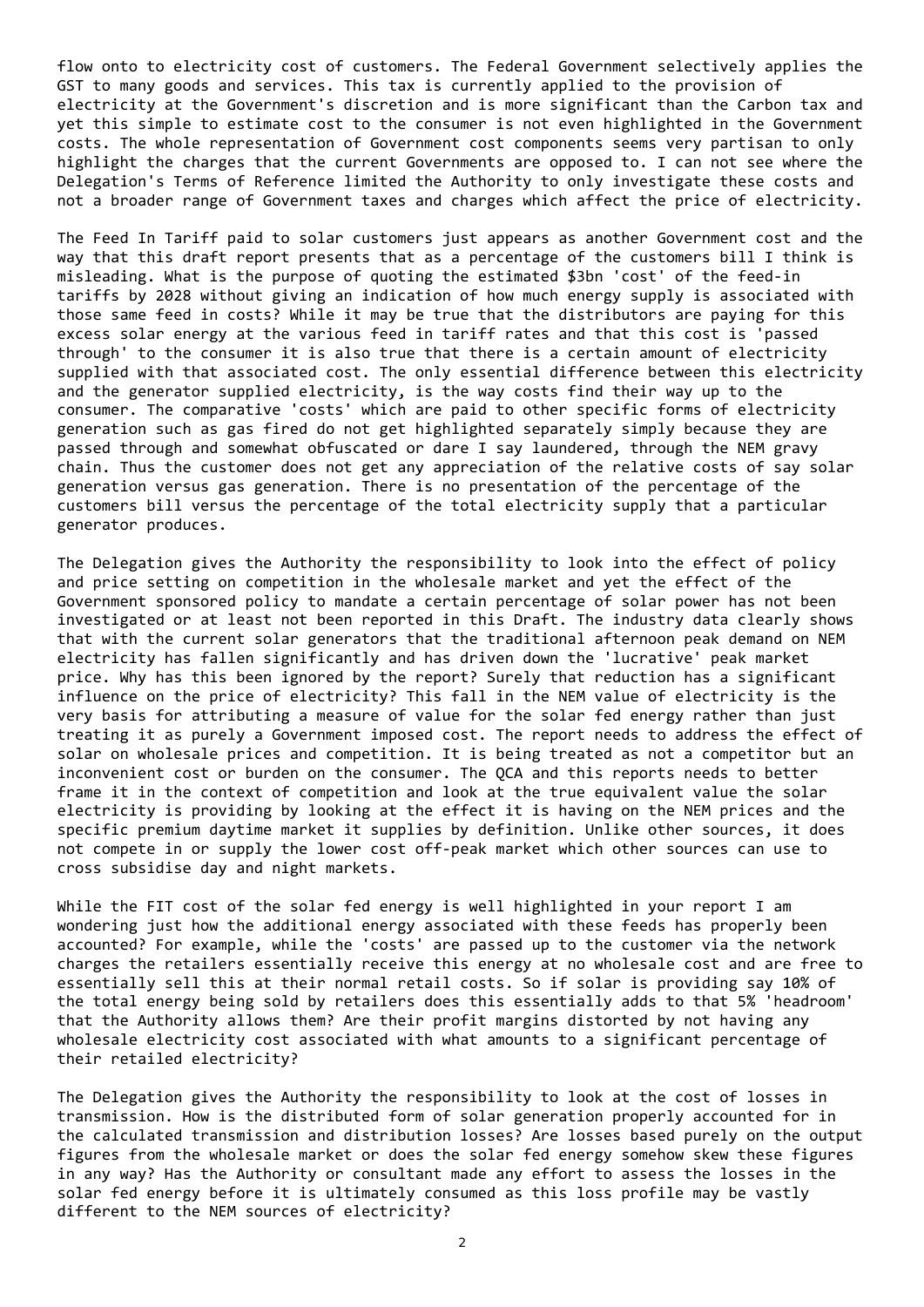I have some issues with the Authority's interpretation of the N+R basis for calculating the retail pricing of electricity. In the past the network costs were recovered more so in proportion to the amount of electricity consumed which would seem reasonable from a 'user pays' perspective. While this model may have proved impractical with fluctuating, most notably, falling, overall consumption of electricity I don't believe that it indicated a 'fixed' connection cost at all but rather a variable charge that still remained proportional to the amount of electricity consumed and the 'pass-through' network costs would estimate this percentage. It would seem that perhaps simply for the purpose of convenience the Authority has opted for a transition to a more cost reflective increased fixed charge but this is not not based on the number of people using the electricity, it is more conveniently based on the number of electricity meters or accounts. Clearly this approach means that single person households including pensioner widows who by no fault of their own are the sole beneficiary and user of their electricity connection, are subsidising families and share households who are now only paying a 'single share' of the network costs for several beneficiaries. How is this any fairer than the previous situation which arguably was closer to a 'user pays' model with network charges proportional to usage? When a large family travels on a plane or goes to the movies it is not charged the same fee as a single person, why would electricity be any different? Where did the Terms Of Reference state that the electricity accounts or meters were the 'consumers' or 'customers'? Even if we look at the supply of other utilities such as water, in times of drought when there were water restrictions, the Government took into account the number of persons in a household and allowed for that when they set consumption limits. Why would the Authority choose to ignore the fact that increased usage on any bill might be due to having more people using electricity via that bill? Consider a situation where there are six single people each living in separate flats in a block of flats and next door is a large house with a family of six or maybe even just a share household. Essentially the network cost to supply electricity to those two side by side properties is the same and yet the block of flats with the same number of people is paying not 6 times but likely 7 times (typically with a separate body corporate account) the fixed electricity charges of the family or share house of six people next door. Where is the fairness in your interpretation of the N+R model?

Is the Authority's estimates of the Network Cost components able to take into account the dynamics of the network as it grows considerably over the year in question and much of that growth could come at low incremental cost to the network providers. Is there a claw back mechanism to review the actual costs versus the estimated network costs in the model the following year?

To what extent are businesses being subsidised by residential consumers with this interpretation and design of the Authority's N+R model and like the Carbon Tax why are the business costs for electricity not considered as ultimate costs passed on to the consumers?

Is there any specification in the Act or the Delegation to say that the N component should not be proportional to the amount of electricity consumed? Is there anything there to suggest or mandate that it is to be spread equally among the number of accounts, premises or meters rather than 'consumers'?

In setting the new tariffs for 2014‐2015 does the Authority recognise that a solar customer who is being paid a feed in tariff determined by another QCA Analysis and report may find it more beneficial to use up this excess solar energy themselves rather than feed it into the grid and have to buy back electricity at the newly determined rates to heat say their hot water at night? This interaction between the regular tariffs which this draft report seeks to determine and the Feed In Tariff determined or recommended by another QCA study could possibly change the whole position of solar as an augmentation to the current NEM supply. This could drastically affect NEM costs in the future. It is a complex interaction also. Consider the current situation where a new solar customer is paid 8 cents for their excess electricity which they contribute to the grid, that same customer has to then pay around 20 cents for grid electricity at night to run their hot water heater. By adopting a simple adaptive MPPT regulator that same customer can